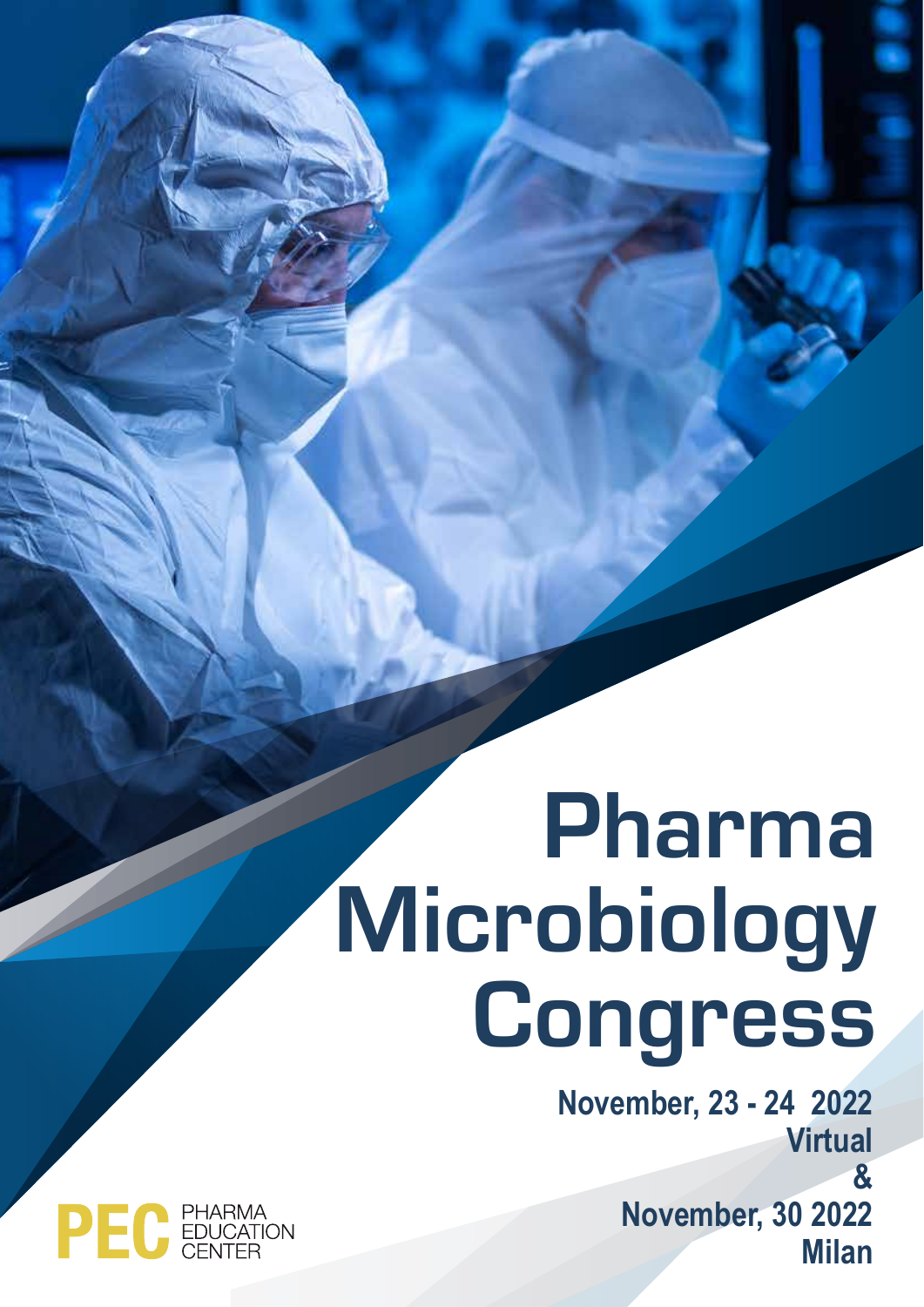The Pharma Microbiology Congress is the European annual meeting point of professionals involved in the sterile manufacturing of medicinal products and medical device.

A full immersion on the latest regulatory updates, new technologies for the detection and containment of contamination, best practice and strategies to improve the sterility assurance of the manufacturing and control of sterile medicines.

Professionals belonging to different areas of expertise (Production, Engineering, Quality Control, Quality Assurance, R&D, Maintenance) will get together to share and discuss the hottest topics with experts coming from Regulatory Bodies, Pharmaceutical Companies, Consultancy, Associations and New Technologies providers.

The program will see the contribution of international Top Speakers as experts, key opinion leaders and representatives of institutions.

## **WHO SHOULD ATTEND?**

**The event is aimed specifically at Pharma, Biotech and Medical Device Companies, Regulatory bodies and Technology Suppliers involved in the manufacturing and control of Sterile medicines.**

## **VIRTUAL + FACE TO FACE PMC comes back with a mixed format!**

The **first two days, November 23 and 24th**, will be virtual and will see the participation of worldwide experts and key opinion leaders.

The **third day, November 30th, will be a face-to-face meeting in Milan**, where you will have the chance to meet colleagues and the speakers of the congress: a great opportunity for the sterile manufacturing community to get together!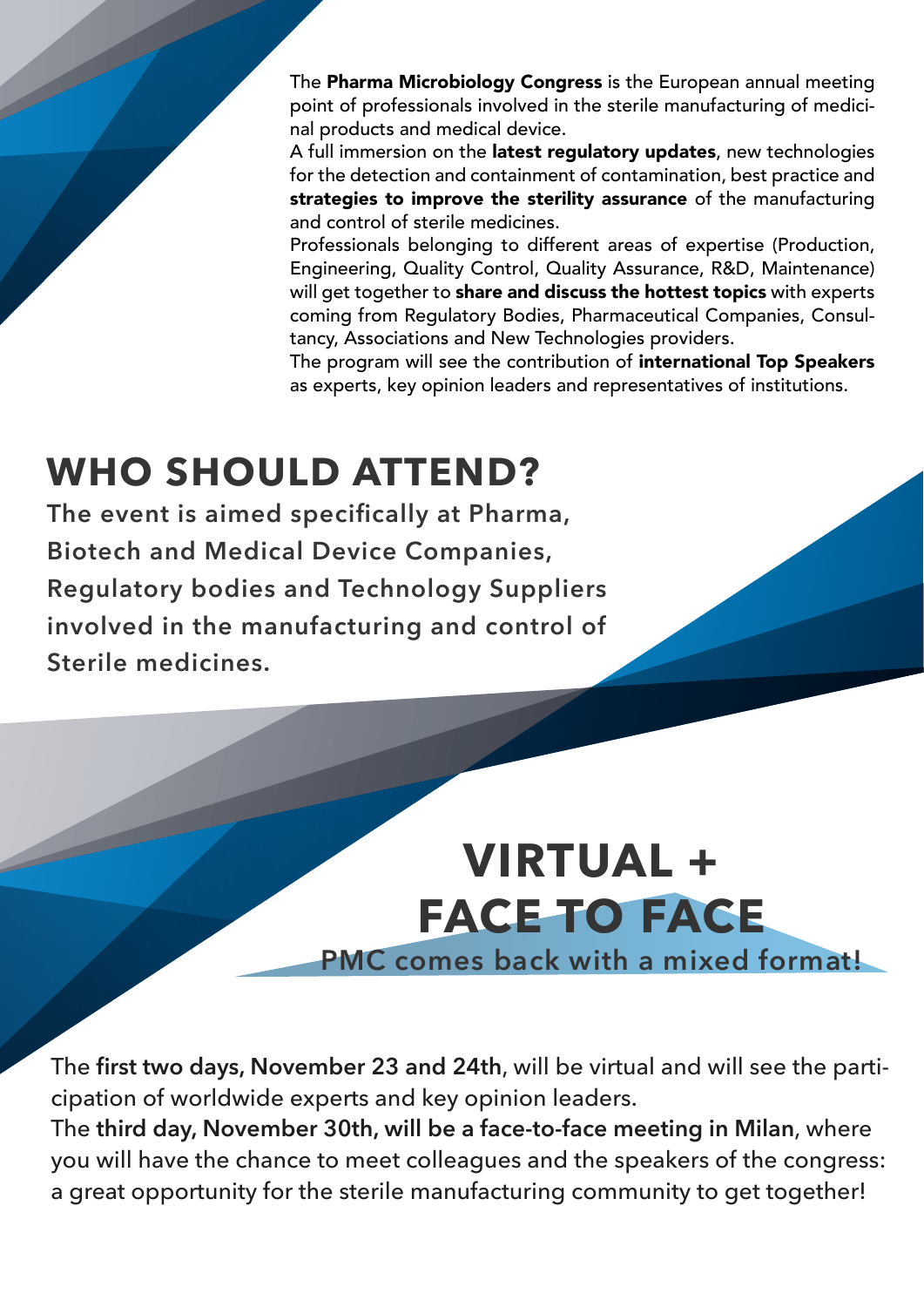

### **EXPERTS & KOLs OF THE FIELD WILL SHARE THEIR EXPERIENCES AND KNOW HOW:**

From regulatory issues to the most technical aspects, our speakers will share their deep expertise with the audience through **speeches, round tables and question times:** ask questions, rate the ones coming from the audience and let us know what is important for you to know.



### **GET UPDATED ON THE LATEST TECHNOLOGIES AND TECHNOLOGICAL ADVANCES**

Each day, a session dedicated to new technologies and technological advances that are changing the world of sterile manufacturing. **Don't miss webinars, interviews and demonstrations, and chat with real experts of the field.**



#### **FOLLOW THE ROAD TO PMC2022**

The initiative will see us and the sponsors working in synergy before the conference by organizing a series of thematic webinars and interviews: subscribe to the LinkedIn page and don't miss them!

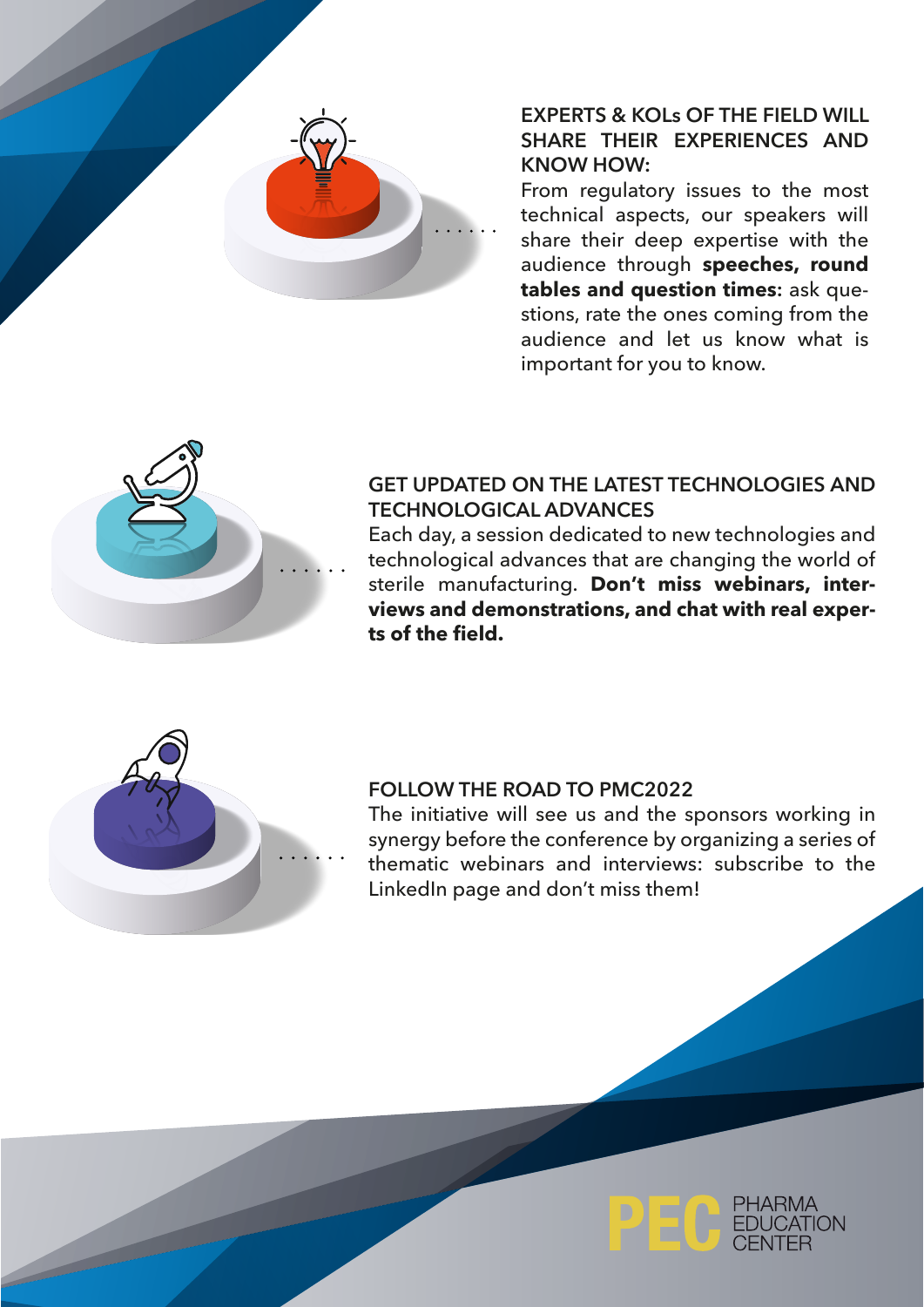## **FEATURED TOPICS**

## **VIRTUAL**

| 23 <sup>th</sup> | <b>ANNEX1</b><br><b>REGULATORY</b><br><b>LANDSCAPE</b><br><b>AND TRENDS</b> | <b>Innovation</b><br><b>Technologies</b><br><b>Webinars</b> | <b>ENHANCEMENT</b><br><b>OF STERILITY</b><br><b>ASSURANCE</b> | <b>Innovation</b><br><b>Technologies</b><br><b>Webinars</b> | <b>ENVIRONMENTAL</b><br><b>MONITORING</b> |
|------------------|-----------------------------------------------------------------------------|-------------------------------------------------------------|---------------------------------------------------------------|-------------------------------------------------------------|-------------------------------------------|
| 24 <sup>th</sup> | <b>CONTAMINATION</b><br><b>CONTROL</b><br><b>STRATEGY</b>                   | <b>Innovation</b><br><b>Technologies</b><br><b>Webinars</b> | <b>ENHANCEMENT</b><br><b>OF STERILITY</b><br><b>ASSURANCE</b> | Innovation<br><b>Technologies</b><br><b>Webinars</b>        | <b>PROCESS &amp;</b><br><b>FACILITIES</b> |

## **FACE TO FACE**

22

| 30 <sup>th</sup> | <b>GMP</b><br><b>INSPECTIONS</b><br><b>AND TRENDS</b> | <b>ANNEX1</b><br><b>WORKSHOP</b><br>(Technical speeches<br>+ Q&A with involve-<br>ment of audience) | <b>Innovation</b><br><b>Technologies</b><br><b>SESSION</b> | <b>ANNEX1</b><br><b>WORKSHOP</b><br>(Technical speeches<br>+ Q&A with involve-<br>ment of audience) |
|------------------|-------------------------------------------------------|-----------------------------------------------------------------------------------------------------|------------------------------------------------------------|-----------------------------------------------------------------------------------------------------|
|                  |                                                       |                                                                                                     |                                                            |                                                                                                     |

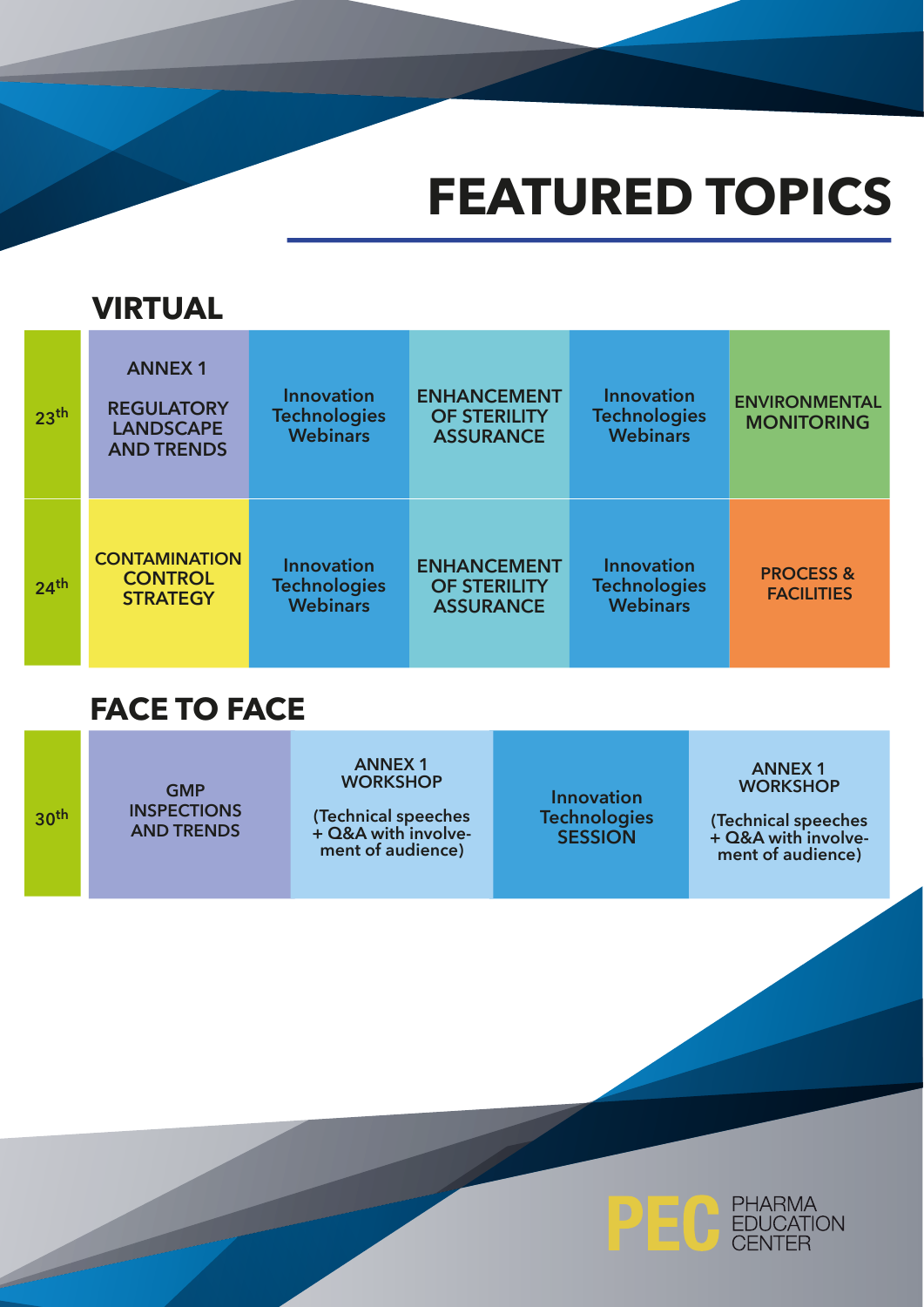## **INTERNATIONAL SPEAKERS**



**José Sergio Ávila González** Engineer NPI Sr,Fresenius Medical Care - Mexico



**James Drinkwater** Head of PHSS Aseptic Processing and Containment Special Interest Group



**Alessandro Gasparella** Environmental Monitoring Manager-Corden Pharma - Caponago



**Alessandra Benassi** Microbiology and Sterility Assurance specialist - IMA



**Gabriele Gori** Site Quality Head, Thermo Fisher, Vice- Chair Science Advisory



**Giancarla Cecere** Microbiology and Sterility Assurance specialist - IMA



**Lucia Ceresa** Board PDA Italy Chapter



Quality Advisor for Sterility Assurance-Eli Lilly France

Global Sterility Assurance Director

Director at TM Pharma Group Ltd and former MHRA Expert EU

**Isabel Hoenen**

**Arjan Langen**

-GE Healthcare

**Tracy Moore**

GMDP inspector



**Francesco Cicirello** Site Quality Head aDirector-Evelo Biosciences, UK



**Gilberto Dalmaso** Microbiologist & Quality Assurance expert



**Richard Denk** Senior Consultant Aseptic Processing & Containment





**Di Morris** Clinical Auditor, former MHRA inspector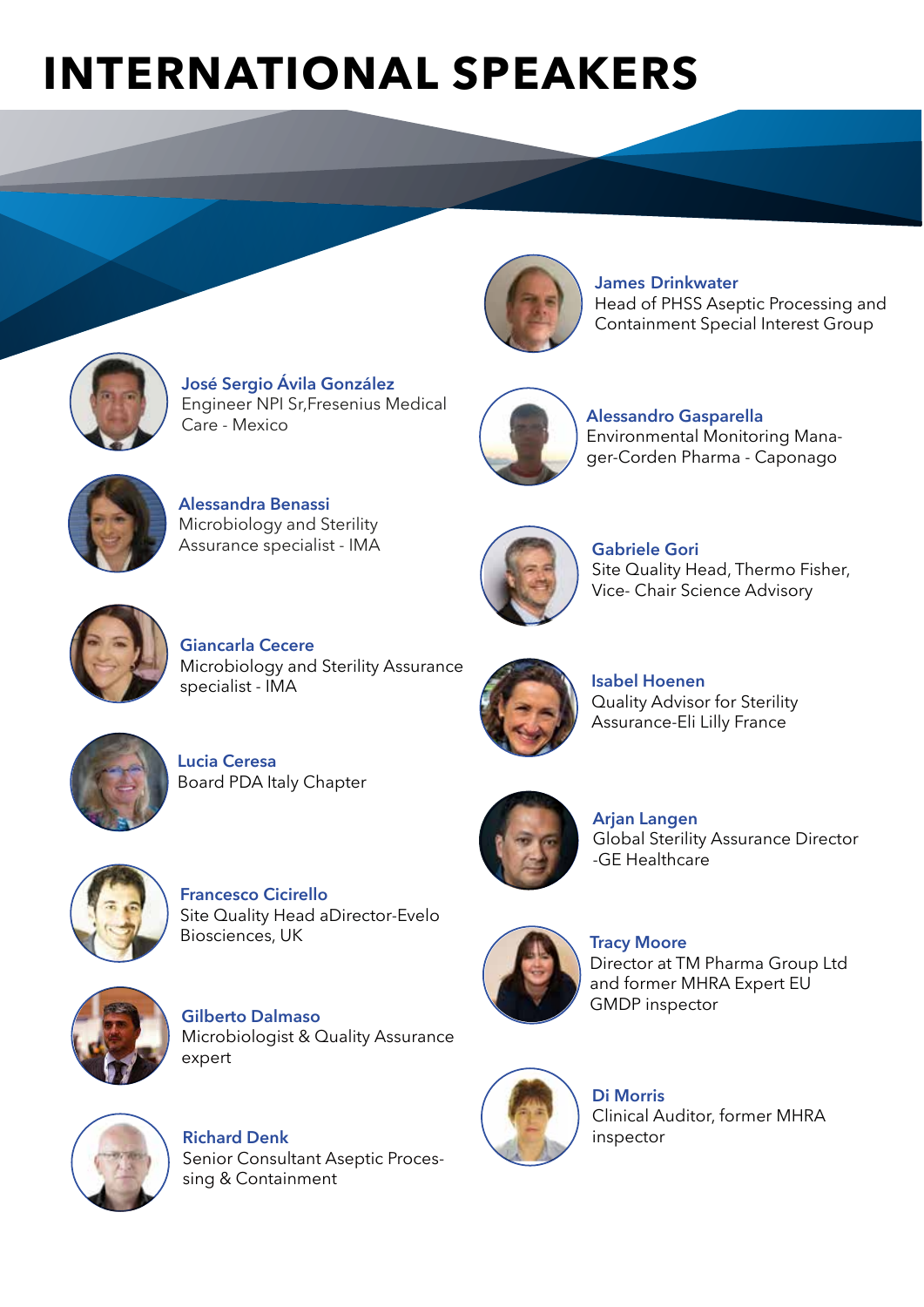

**Patrizia Muscas** Sterility Assurance Sr Research Scientist Global TS.MS at Eli Lilly and Company



**Suzanne Nutter** QA Group Manager at Astrazeneca



**Giuseppina Pichierri** Associate researcher



 $\overline{\phantom{a}}$ 

**Amber Sims** Associate Consultant Microbiologist at Eli Lilly and Company- US

## *More speakers coming in the next update, stay tuned!*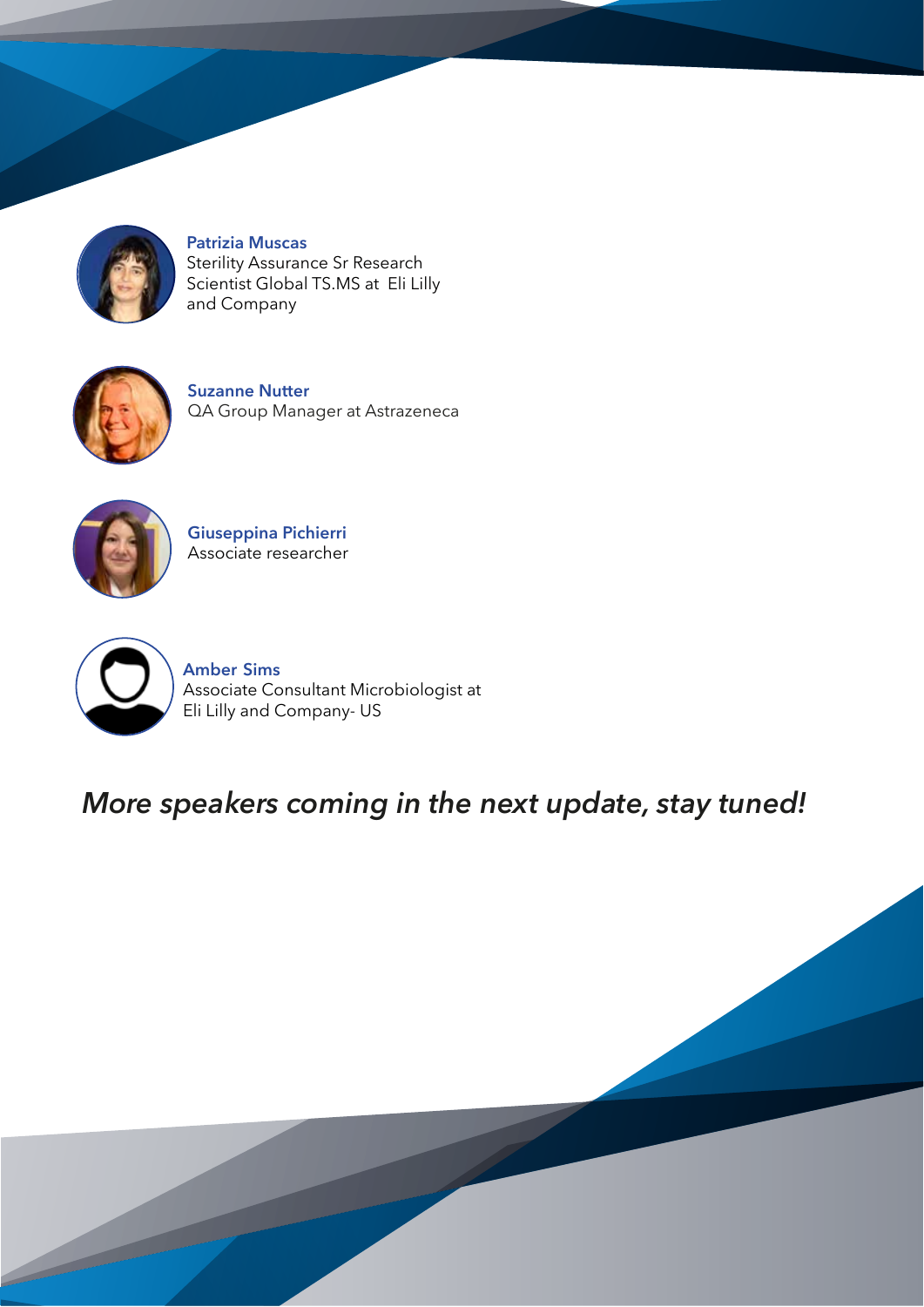## **SPONSORED BY**

### **GOLD SPONSORS**





*<u>warchilex</u>* 

**Blottend** 

ftware for environmental monitoring

SILVER SPONSORS





BRONZE SPONSORS